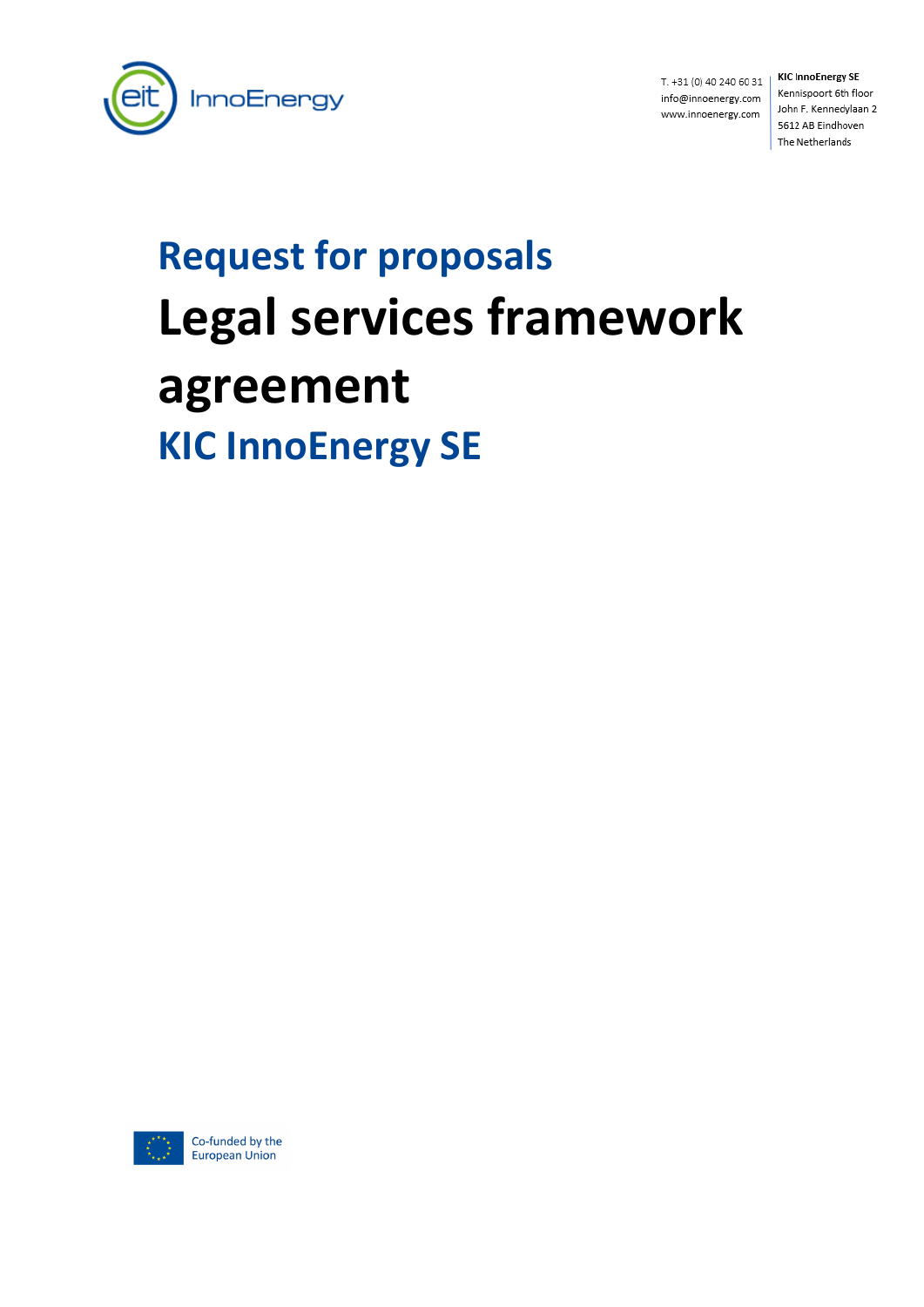# <span id="page-1-0"></span>1. Table of contents

| 1.    | Table of contents                                    | $\overline{2}$ |
|-------|------------------------------------------------------|----------------|
| 2.    | Overview of EIT InnoEnergy                           | 3              |
| 3.    | Scope of work                                        | 4              |
| 4.    | Proposal Process                                     | $\overline{4}$ |
| 4.1.  | Participation                                        | $\overline{7}$ |
| 4.2.  | Submission of proposal                               | 7              |
| 4.3.  | Validity of the proposals                            | 9              |
| 4.4.  | Requests for additional information or clarification | $\mathsf 9$    |
| 4.5.  | Costs for preparing proposals                        | 10             |
| 4.6.  | Ownership of the proposals                           | 10             |
| 4.7.  | Clarification related to the submitted proposals     | 10             |
| 4.8.  | Negotiation about the submitted proposal             | 10             |
| 4.9.  | Evaluation of proposals                              | 10             |
| 4.10. | Signature of contract(s)                             | 11             |
| 4.11. | Cancellation of the proposal procedure               | 11             |
| 4.12. | Appeals/complaints                                   | 11             |
| 4.13. | Ethics clauses / Corruptive practices                | 11             |
| 4.14. | Annexes                                              | 11             |

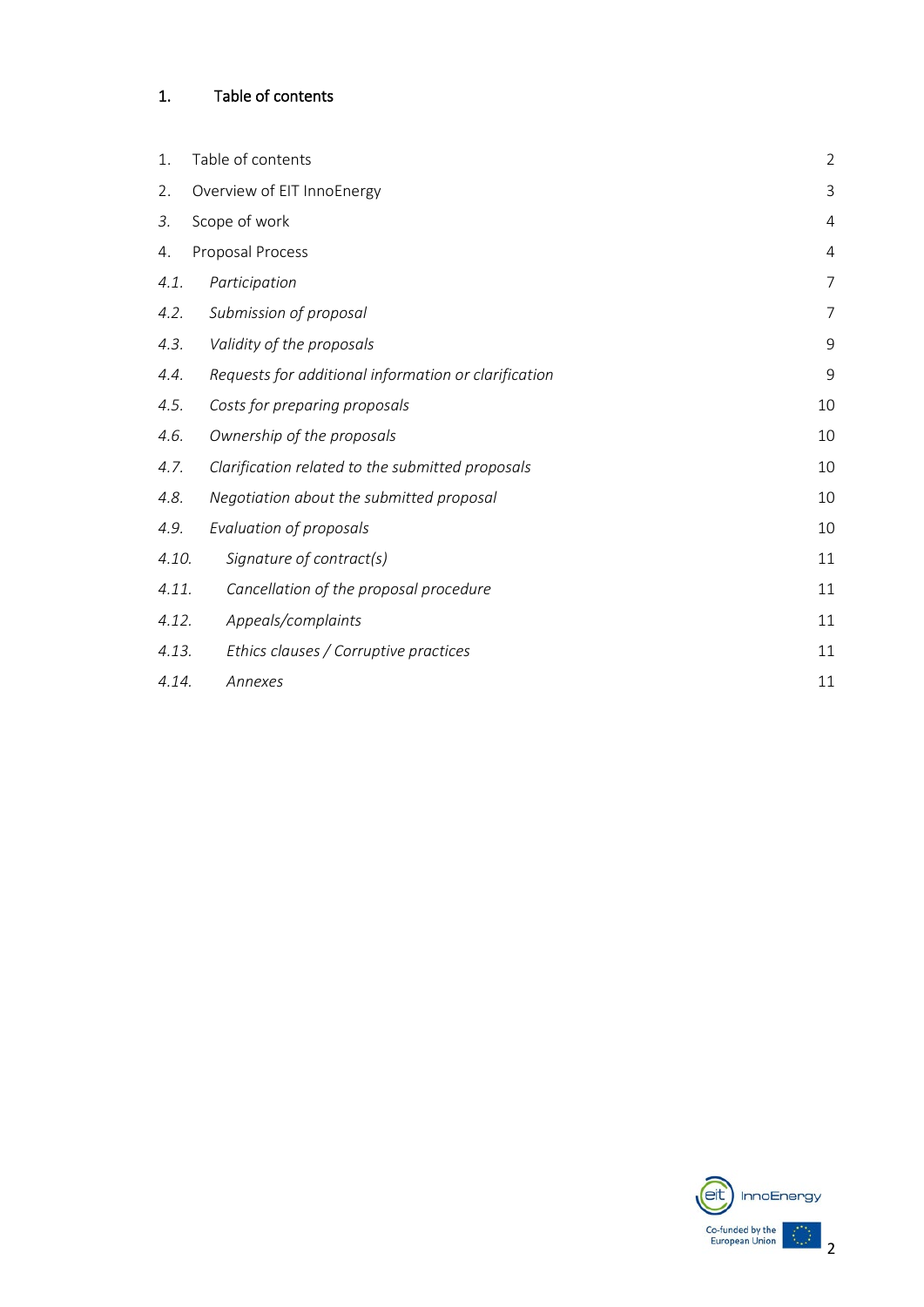## <span id="page-2-0"></span>2. Overview of EIT InnoEnergy

#### *Background*

EIT InnoEnergy was formed by a world-class alliance of top European players with a proven track record in the energy field. The consortium currently consists of 29 formal partners (each a shareholder in the legal entity KIC InnoEnergy SE) and additional 500+ partners - companies, research institutes, universities and business schools covering the whole energy mix.

EIT InnoEnergy is a Knowledge and Innovation Community (a "KIC") under the EU Horizon Europe Programme (governed by Regulation (EU) 2021/695 of the European Parliament and of the Council). On 16 December 2009 EIT InnoEnergy was designated as one of the first three KICs by the European Institute of Innovation and Technology ("EIT", currently governed by Regulation (EU)2021/819 of the European Parliament and of the Council)'s Governing Board).

EIT InnoEnergy addresses sustainable energy as its priority area. Though this component will decrease in years to come, EIT InnoEnergy is co-funded by the European Union (via the EIT). Such public co-funding leads to additional obligations (compared to your average commercial company), as follows from the above mentioned Regulations and as further mentioned in this document and its annexes. EIT InnoEnergy as well as the tenderers have to consider these obligations.

#### *Structure and offices*

The legal entity KIC InnoEnergy SE was set up in 2010 as a European company (a *Societas Europaea*). EIT InnoEnergy is seated and headquartered in Eindhoven, the Netherlands.

EIT InnoEnergy has six geographical "co-locations". Some of these are construed as a branch and some have their own legal identity:

- KIC InnoEnergy Benelux (a branch) with offices in Eindhoven (joint premises with KIC InnoEnergy SE's offices), Brussels and Genk;
- KIC InnoEnergy Germany GmbH with offices in Karlsruhe, Berlin and Stuttgart;
- InnoEnergy Central Europe Sp. z o.o. with offices in Krakow;
- KIC InnoEnergy Iberia S.L, with offices in Lisbon and Barcelona;
- KIC InnoEnergy France (a branch) with offices in Grenoble and Paris; and
- KIC InnoEnergy Sweden AB with offices in Stockholm and Uppsala.

In addition, EIT InnoEnergy has a representation office in Boston (Massachusetts, USA): InnoEnergy USA LLC.

Furthermore EIT InnoEnergy uses Dutch foundations (*stichtingen*) for some of its activities: the Institute of Sustainable Energy Stichting and the Stichting Administratiekantoor InnoEnergy (which is currently dormant).

EIT InnoEnergy in total currently has roughly 200 employees.

#### *Mission and working areas*

EIT InnoEnergy is a European company fostering the integration of education, technology, business and entrepreneurship and strengthening the culture of innovation. The challenge is big, but our goal is simple: to achieve a sustainable energy future for Europe. Innovation is the solution. New ideas, products and services that make a real difference, new businesses and new people to deliver them to market. At EIT InnoEnergy we support and invest in innovation at every stage of the journey – from classroom to end-customer. With our network of partners we build connections across Europe,

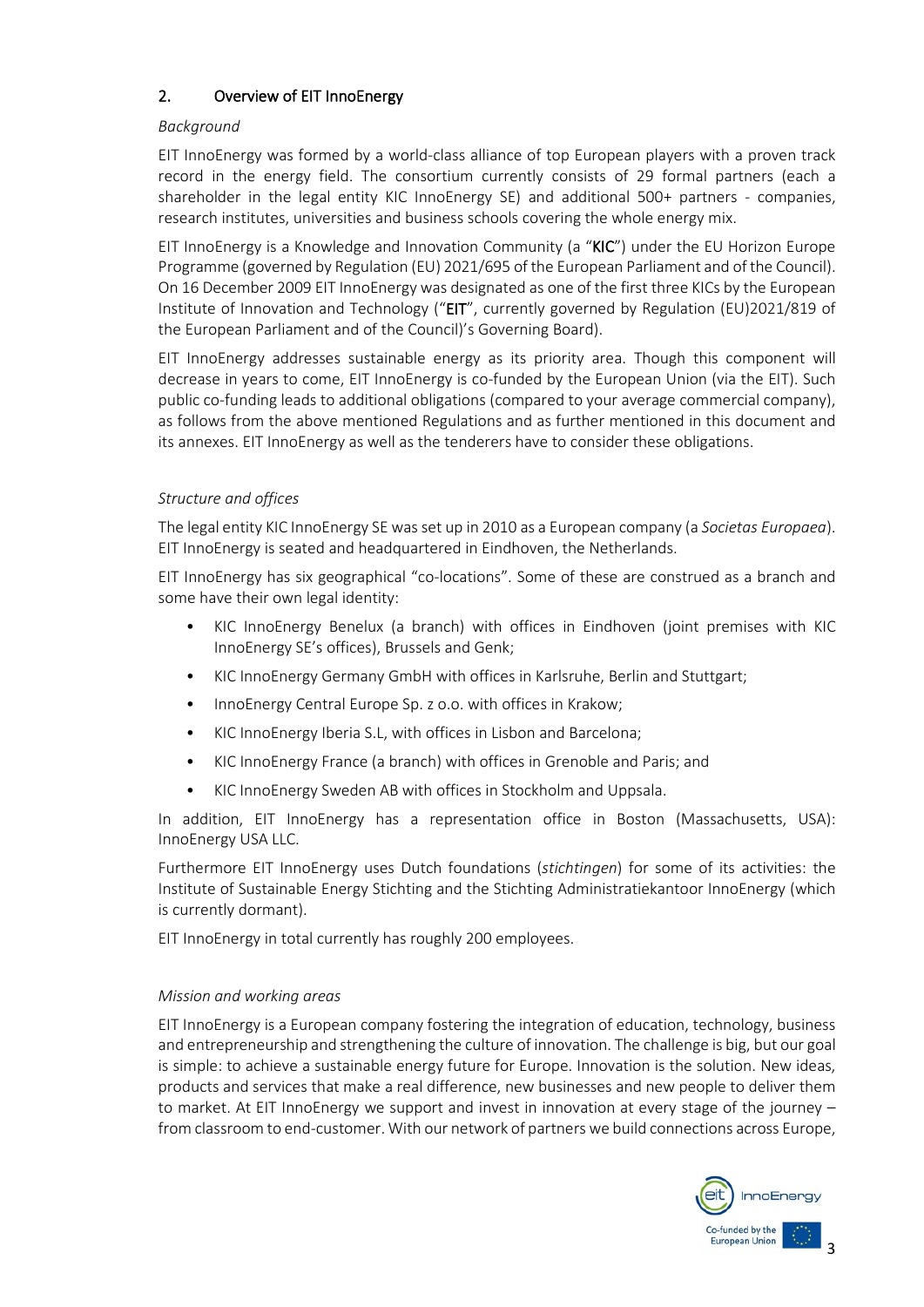bringing together inventors and industry, graduates and employers, researchers and entrepreneurs, businesses and markets.

We work in three essential areas of the innovation mix:

- Education to help create an informed and ambitious workforce that understands the demands of sustainability and the needs of industry;
- Innovation Projects to bring together ideas, inventors and industry to create commercially attractive technologies that deliver real results to customers. and
- Business Creation Services to support entrepreneurs and start-ups who are expanding Europe's energy ecosystem with their innovative offerings.

Bringing these disciplines together maximises the impact of each, accelerates the development of market-ready solutions, and creates a fertile environment in which we can sell the innovative results of our work.

For more information about our company please visit the following website:

<http://www.innoenergy.com/about-innoenergy/>

#### <span id="page-3-0"></span> $3.$  Scope of work – legal services for EIT InnoEnergy on a call-off basis

#### <span id="page-3-1"></span>*General*

EIT InnoEnergy has a regular need of hands-on legal support. This tender sees to legal services to be provided to KIC InnoEnergy SE and other Dutch legal entities in EIT InnoEnergy's group only.

Whether or not external legal assistance is sought, is to be determined by EIT InnoEnergy's Head of Legal on a case-by-case basis.

Furthermore, EIT InnoEnergy may decide to involve other legal service providers for specific projects. Depending on the size of a project and the nature of the required assistance for specific projects, EIT InnoEnergy may make such projects (involving legal assistance) subject to separate procurement procedures, thus taking them out of the scope of this Request for Proposals.

#### *Scope*

For efficiency reasons, EIT InnoEnergy needs to be able to rely on a one-stop-shop approach for external legal support. The required assistance is not limited to that which is prototypically provided by lawyers (*advocaten*), but also covers a substantial need for (in-depth) notarial services and a potential need for assistance from tax specialists. Selected suppliers are asked to demonstrate that they can offer the required services of these three sorts of specialists for all of the below 10 fields and thus offer the desired one-stop-shop approach.

Legal assistance sought in recent years and for which a need is also expected in the coming years, related amongst others to the following fields:

• Regulatory & governmental affairs: as EIT InnoEnergy is co-funded by the EIT, EIT InnoEnergy is bound by the Horizon Europe framework and the documentation used in that

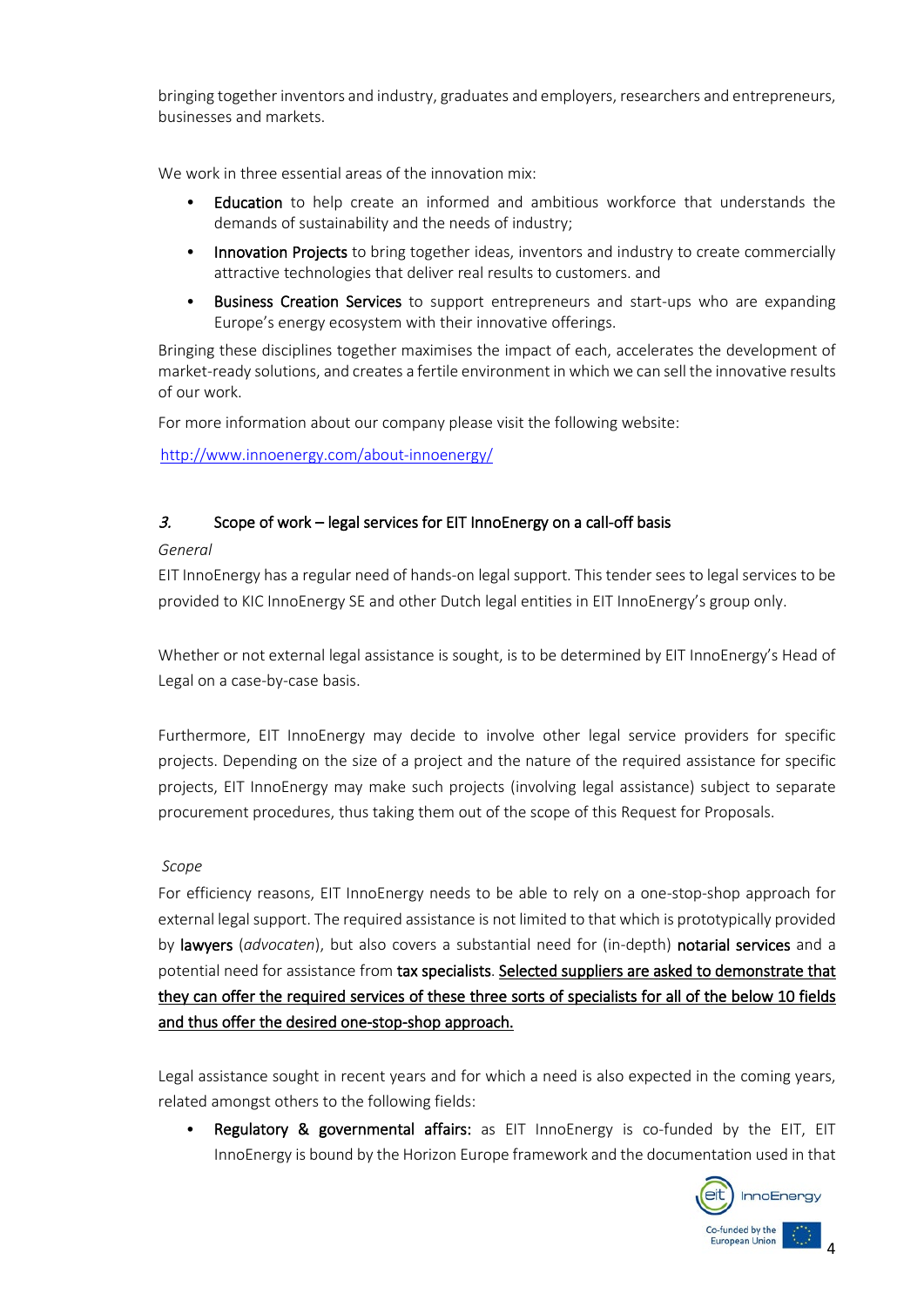respect, such as the multi-annual Partnership Agreement and the Grant Agreement(s). EIT InnoEnergy has to report extensively to EIT. This documentation set has become more elaborate over the last few years and is being updated more frequently. Suppliers are asked to specifically demonstrate their experience with the Horizon Europe framework (and its predecessor), or other similar EIT and / or EU programmes.

The relationship with EIT also directly influences the structuring of our activities, the development of EIT InnoEnergy as a company and the potential to benefit from other sources of funding.

In addition to the relationship with EIT, EIT InnoEnergy faces, and will face more frequently in the future, questions regarding applicable regulatory regimes, such as financial regulatory regimes potentially applicable to financial instruments and financial services, data protection laws and other regulatory initiatives.

- Corporate housekeeping: an important task of the legal department of EIT InnoEnergy is to take care of the corporate housekeeping. This includes the relationship with KIC InnoEnergy SE's 29 shareholders (preparation of general or extra ordinary assemblies, maintenance of the General Partnership Agreement and ad hoc issues), the relationship with the colocations, internal rules and regulations and the drafting and updating of constitutional documents for EIT InnoEnergy and related parties (e.g. the co-locations and the foundations mentioned in chapter 1 above).
- Labor law: the employees working for the Benelux co-location are contracted by EIT InnoEnergy under Dutch labor contracts, Belgian and Luxembourg labor contracts. The templates used for these agreements need to be revised and updated from time to time. (Potential) Conflicts with (former) employees need to be adequately dealt with.
- **Return on investments:** As EIT funding will be decreasing over the years to come, EIT InnoEnergy is focusing even more on total financial sustainability. Whether funding provided by EIT InnoEnergy to its partners is in the form of an EIT grant, or financed via other resources, EIT InnoEnergy requires a return on it. Such return can be shaped as a success fee, option, warrant or in another form.
- Education: as EIT InnoEnergy is involved in the setting-up and exploitation of MsC programmes and other forms of education, from time to time EIT InnoEnergy faces specific questions relating to the characteristics of educational programmes and / or rules and regulations applying thereto.
- Finance structures: both with respect to exploiting additional possibilities for its own funding and with respect to the funding of its partners, EIT InnoEnergy is continuously exploring the possibilities of various finance structures (such as the issuance of certificates to acquire funding and the possibility to participate in its partners).
- **Legal conflicts / litigation**: in the broadest sense and potentially relating to all fields mentioned in this Section 2. Examples of this are potential conflicts with employees, start-ups, consortia and our shareholders.

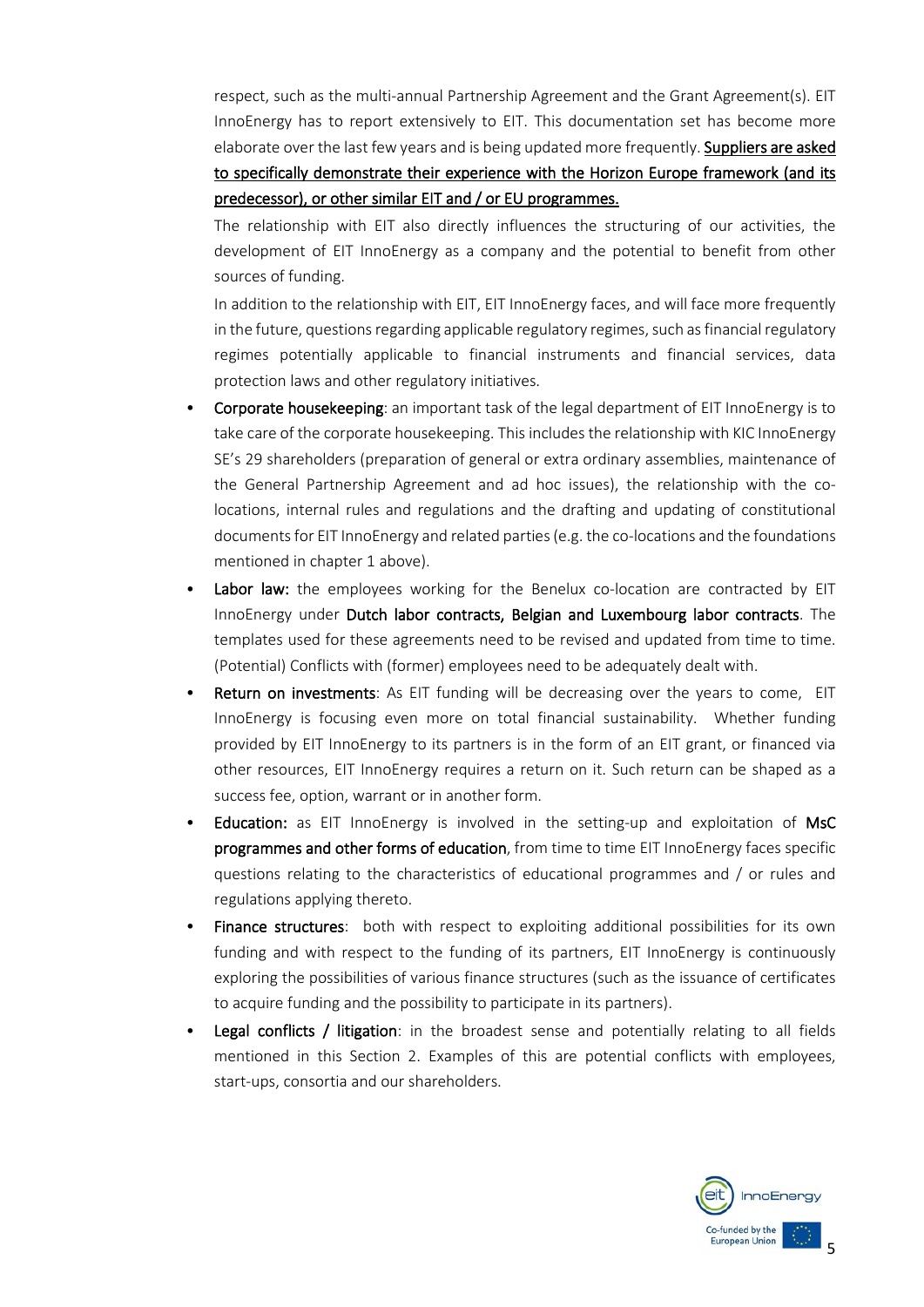In addition to that, Suppliers need to be able to provide in-depth legal services with respect to the following fields:

- IP and ICT law:
- Privacy law; and
- Commercial contract law in the broadest sense.

Though the vast majority of the legal assistance sought by EIT InnoEnergy requires assessments under Dutch law and / or Belgian law, occasionally assistance might be needed involving the law of other jurisdictions, such as the jurisdictions of the co-locations. Tenderers are therefore asked to demonstrate that they either form part of an international alliance / network with presence at least in the jurisdictions of EIT InnoEnergy's colocations and / or have offices in these jurisdictions. Selected Suppliers are also asked to demonstrate how invoicing of services rendered by their partners from alliances / networks will be invoiced.

#### *Outside of scope*

Though the winning Tenderer might be asked to deal with questions relating thereto from time-totime, the activities of the six co-locations and the three business lines are not (directly) included in this tender. The same goes for the activities of the business lines.

Some activities of EIT InnoEnergy with a (large) legal component have been – and in the future , may be - made subject to separate procurement procedures, or are dealt with by different departments and as such will not be in scope for this tender. (Non-exhaustive) Examples are:

- IP maintenance:
- Specific advice on EU law; and
- Legal services provided to the Benelux Business Creation Services team.

# Depending on the size of a project and the nature of the required assistance for specific projects, EIT InnoEnergy may make such projects (involving legal assistance) subject to separate procurement procedures, taking them out of the scope of this Request for Proposals.

## *Estimated number of hours*

Though – also taking into account the potential involvement of other legal service providers for specific projects - no guarantees can be given on the minimum or maximum number of hours of legal assistance needed, an analysis of the external legal assistance sought over the last few years and a forecast based on EIT InnoEnergy's plans, has shown a need for between 100 and 500 hours of external legal assistance per year (i.e. between 400 and 2000 hours for the 48 months contract period).

#### *Coordination*

All requests for legal assistance will be channeled through EIT InnoEnergy's legal department, or through staff designated by EIT InnoEnergy's legal department. Your first point of contact will be EIT

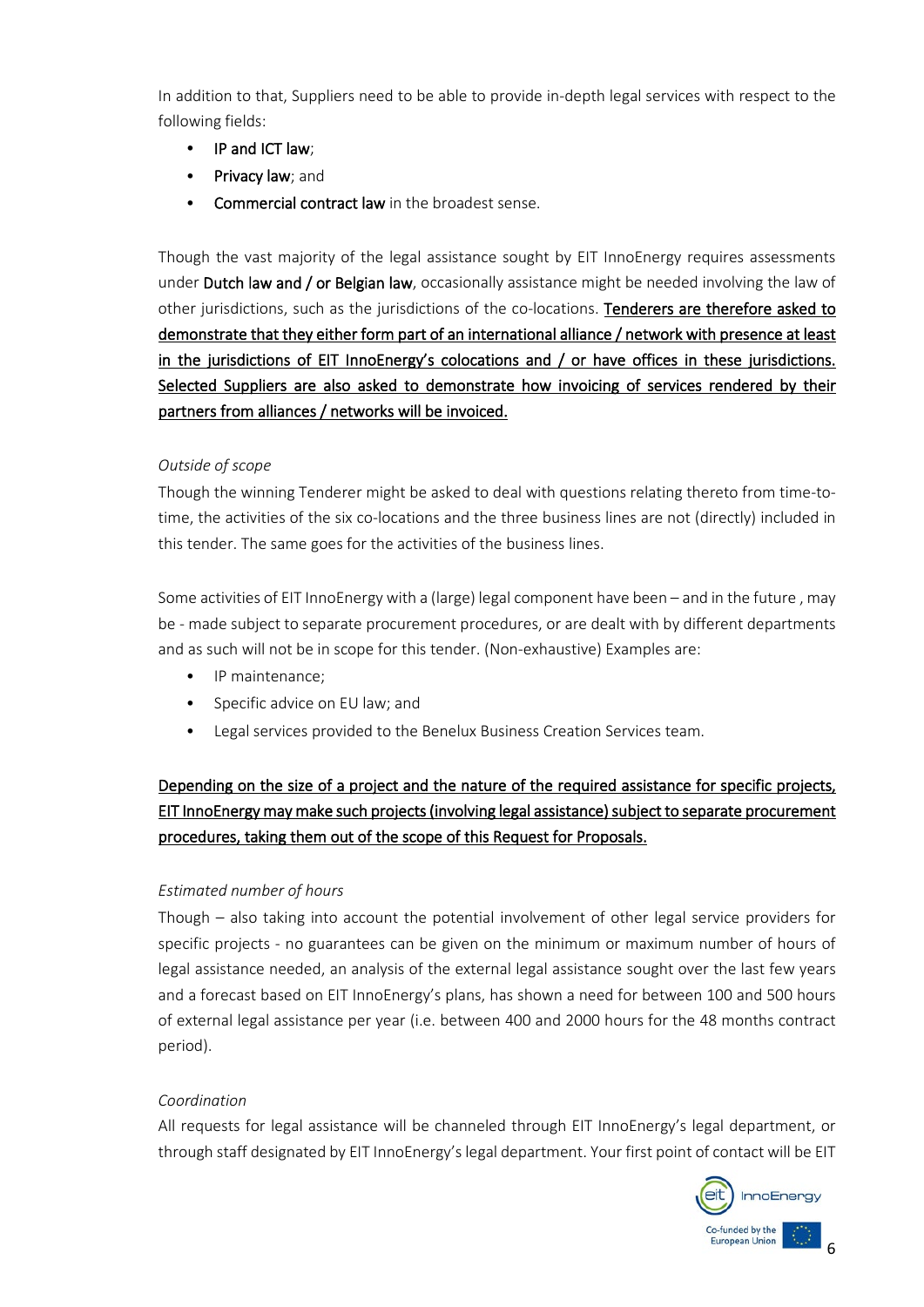InnoEnergy's Head of Legal. In principle there is no direct contact with staff working in the colocations or business lines. Services cannot be provided to business lines or colocations without prior approval of EIT InnoEnergy's Head of Legal.

#### *Location*

Given that EIT InnoEnergy is headquartered in Eindhoven and EIT InnoEnergy's legal department is based in Eindhoven, this project will have our Eindhoven premises as standard office during the implementation. Given that:

- time can be of the essence in the provision of legal services (for example with respect to summary proceedings and with respect to unannounced on-site visits form regulatory and governmental authorities); and
- with a view to the ease of planning face-to-face meetings;

tenderers are asked to demonstrate that they have a fully functional, full service office within a maximum of 30 minutes traveling distance from EIT InnoEnergy's Eindhoven premises (which are located at Kennispoort, John F Kenedylaan 2, 5612 AB Eindhoven) and are asked to guarantee that they will maintain such office during the implementation period of 48 months. Notwithstanding the above, the selected tenderer might be asked to travel to meetings or to provide legal support, including but not limited to traveling to our other Benelux offices and courts throughout the Benelux.

## *Start date and implementation period*

The intended start date is 6 June 2022. The implementation period is 48 months.

## 4. Proposal Process

## <span id="page-6-0"></span>*4.1.* Participation

- a) Participation in this proposal procedure is open to all tenderers.
- b) All tenderers must sign the Tenderers' declaration form attached and submit it with their proposal. Please note that a tenderer may not modify the text, it has to be submitted signed as provided by EIT InnoEnergy attached to the request for proposal document.
	- *4.2.* Submission of proposal

<span id="page-6-1"></span>

|                                                           | <b>DATE</b> (Calendar dates) |  |
|-----------------------------------------------------------|------------------------------|--|
| Publication of RFP on EIT InnoEnergy's website            | 4 February 2022              |  |
| Deadline for requesting clarification from EIT InnoEnergy | 18 February 2022             |  |
| Deadline for submitting proposals                         | 4 March 2022                 |  |
| Intended date of notification of award                    | 18 March 2022                |  |
| Intended date of contract signature                       | 31 March 2022                |  |

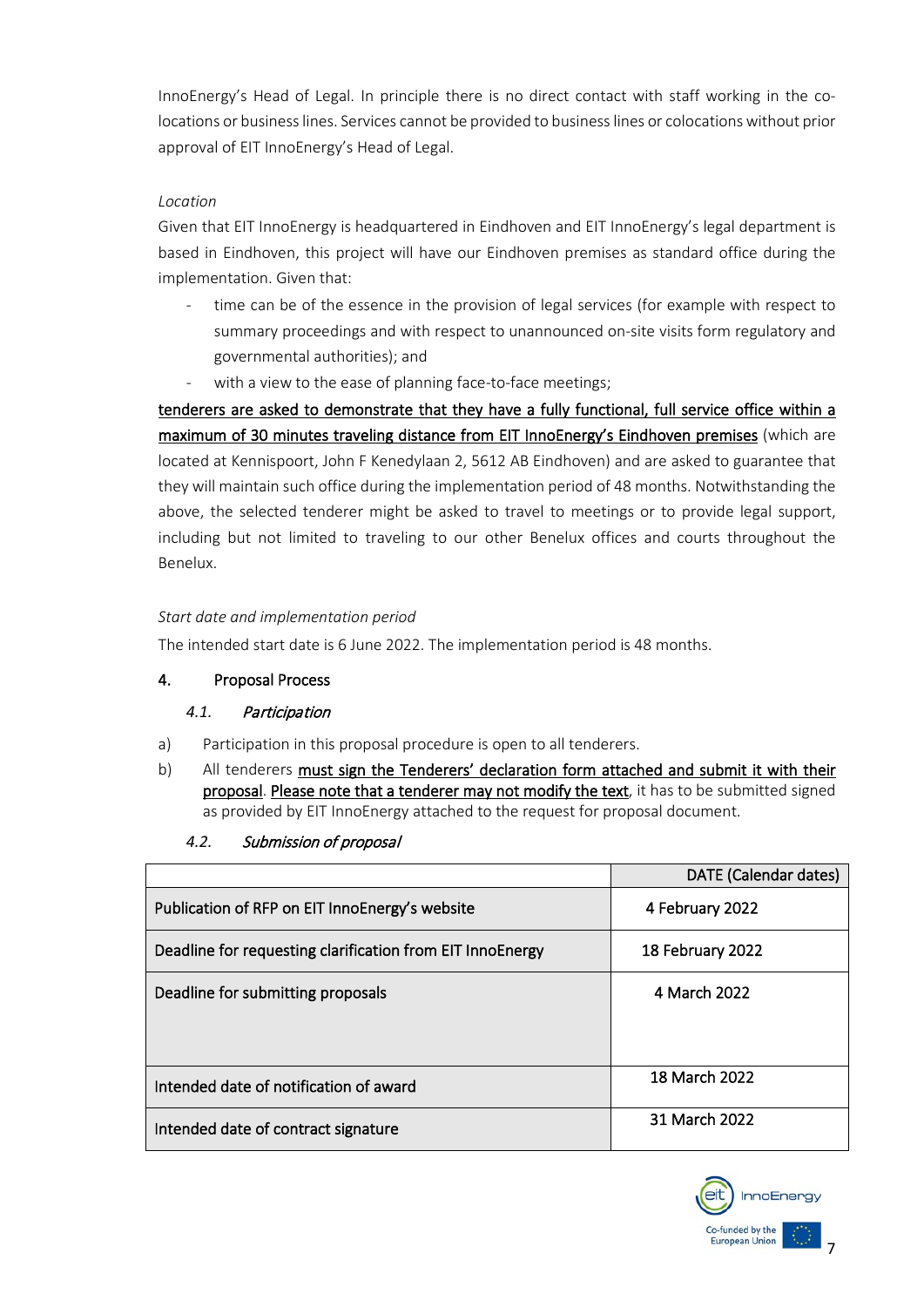Proposals must be emailed in the English language and emailed to the following address, prior to the deadline of 4 March 2022:

Contact name: for the attention of Mr. Maurits Kolkman (Head of Legal) E-mail: Maurits.kolkman@innoenergy.com

#### The proposal shall contain:

- the technical response to the service requested (point 3).
- the financial offer (the price for the services.) The Financial offer must be presented in Euro Prices must be indicated as net amount + VAT.
- an indication of supplier's insurance coverage. The proposal must specify whether the supplier has taken out a company liability insurance and/or professional liability insurance including the maximum amount of coverage in Euro per event per insurance.

Please also provide a single point of contact for the project, which shall always be at partner level.

#### *Required work mix*

Please note that InnoEnergy requires the below minimum work mix of expert categories in order to provide the highest quality implementation:

- Partners 60% of total hours:
- senior lawyers should cover minimum 30% of total hours;
- junior lawyers 10%.

Tenderers are welcome to provide higher share of senior expertise but please note that you are obliged during implementation to comply with your proposed work mix. Failing to meet with the minimum required work mix during tendering shall lead to technical non-compliance.

#### *Pricing*

Tenderers are required to provide a consistent price offer containing all costs related to the implementation of the contract. Below please find the presentation on how to create the price proposal within the RfP:

It is noted that all legal firms have their internal policy for pricing and therefore it is impossible to create a complicated, detailed matrix for all types and levels of prices to match all firms' policies.

InnoEnergy, in line with international procurement practice introducing a transparent and easy price calculation that has to be followed by all tenderers:

The tenderers should propose one (single) unit price quoted in EUR for one work hour to be used by all their lawyers (irrespective of the type of lawyer – partner/senior/junior). This pricing should be fixed pricing; no deviation shall be done during the implementation of the contract.

Based on the above work mix indication for the minimum involvement of lawyer types, the firms

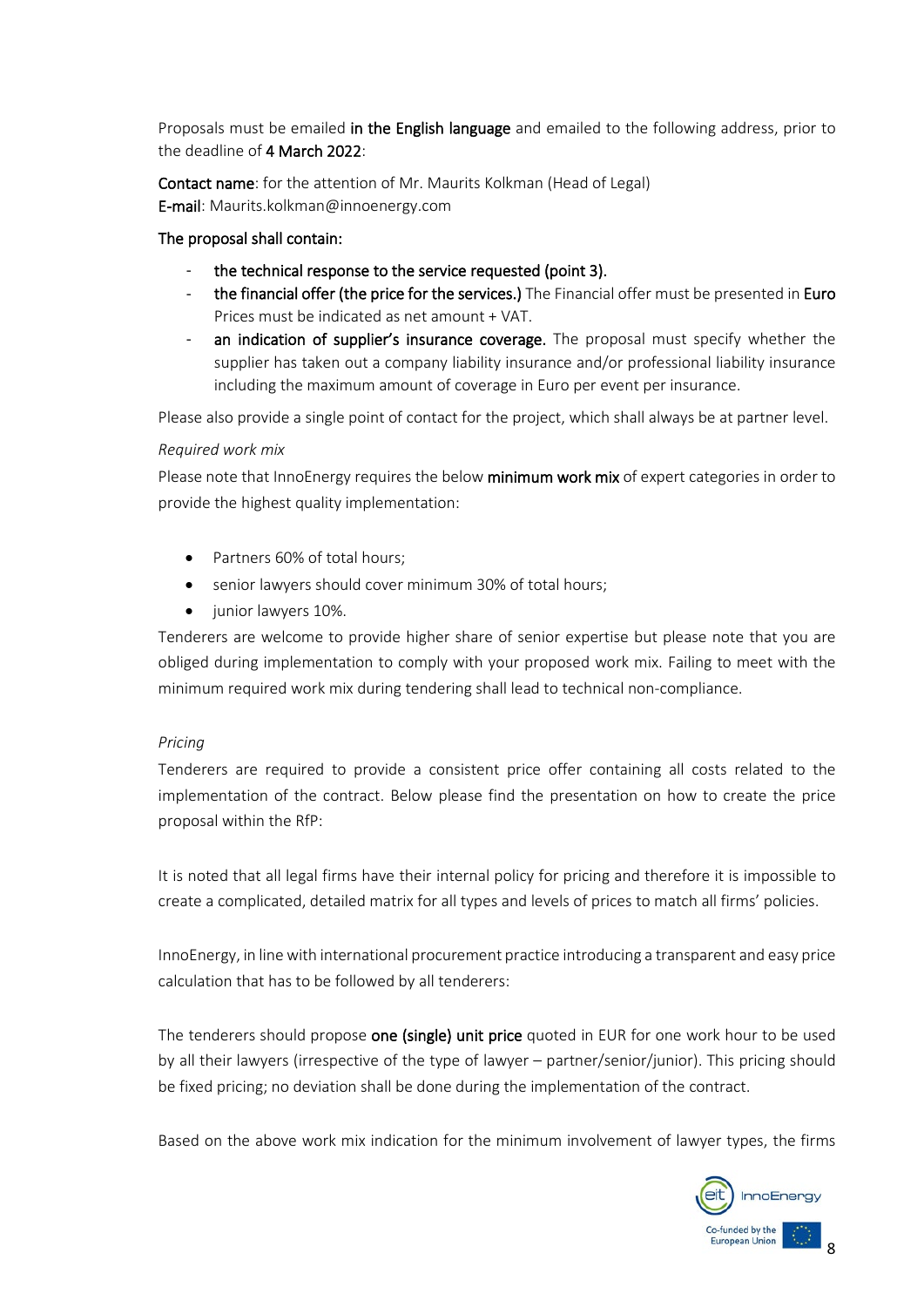can propose one single price.

*Example for legal firm pricing:* 

| Lawyer type | <b>Minimum</b><br>involvement<br>(as a % of<br>total hours<br>spent) | Unit price of<br>hour/type | Admin costs | Total unit<br>price (unit<br>price + admin<br>costs) | Single unit<br>price<br>$(=$ [all total]<br>unit prices<br>added /3]) |
|-------------|----------------------------------------------------------------------|----------------------------|-------------|------------------------------------------------------|-----------------------------------------------------------------------|
| Partner     |                                                                      |                            |             |                                                      |                                                                       |
| Senior      |                                                                      |                            |             |                                                      |                                                                       |
| Junior      |                                                                      |                            |             |                                                      |                                                                       |

Responses should be concise and clear. The tenderer's proposal will be incorporated into any contract that results from this procedure. Tenderers are, therefore, cautioned not to make claims or statements that they are not prepared to commit to contractually. Subsequent modifications and counter-proposals, if applicable, shall also become an integral part of any resulting contract.

The tenderer represents that the individual submitting the natural or legal entity's proposal is duly authorized to bind its entity to the proposal as submitted. The tenderer also affirms that it has read the instructions to tenderers and has the experience, skills and resources to perform, according to conditions set forth in this proposal and the tenderers' proposal.

Tenderers are required to submit with their proposal together with the filled-out Tenderers' declaration form (see point 4.1).

## <span id="page-8-0"></span>*4.3.* Validity of the proposals

Tenderers are bound by their proposals for 90 days after the deadline for submitting proposals or until they have been notified of non-award.

The selected winner must maintain its proposal for a further 60 days to close the contract.

Proposals not following the instructions of this Request for Proposal can be rejected by EIT InnoEnergy.

#### <span id="page-8-1"></span>*4.4.* Requests for additional information or clarification

The request for proposal should be clear enough to avoid tenderers having to request additional information during the procedure. In case the tenderers are in need of additional information or clarification, please address it to the address below. All information requested or answered may only be done through written communication – email only. All questions should be sent prior to deadline for requesting clarification as specified in 4.2. In case of complex or high value procurements, EIT InnoEnergy could arrange a clarification session which will be communicated to the tenderers.

Contact name: for the attention of Mr. Maurits Kolkman (Head of Legal)

E-mail: Maurits.kolkman@innoenergy.com

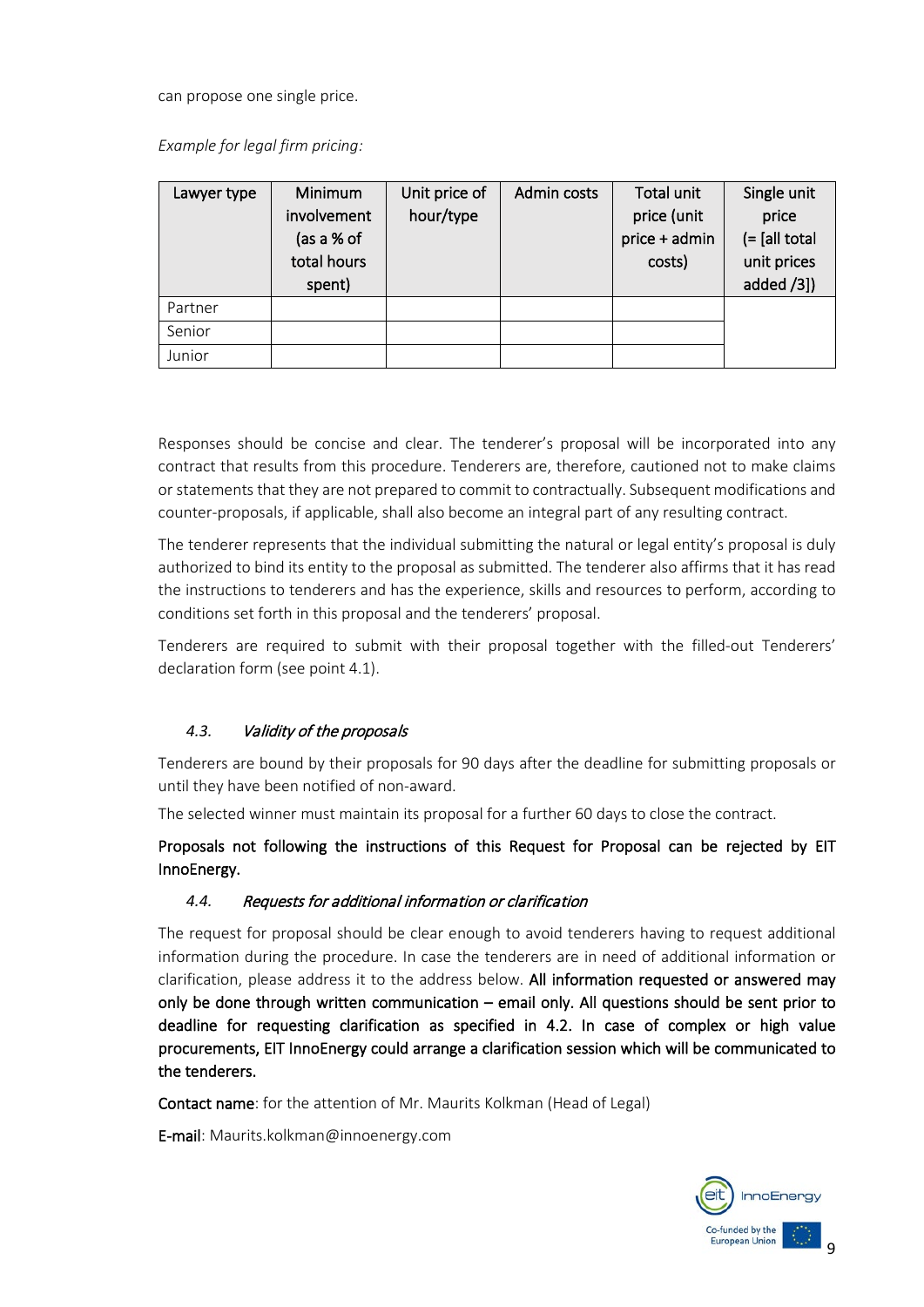EIT InnoEnergy has no obligation to provide clarification.

## <span id="page-9-0"></span>*4.5.* Costs for preparing proposals

No costs incurred by the tenderer in preparing and submitting the proposal are reimbursable. All such costs must be borne by the tenderer.

## <span id="page-9-1"></span>*4.6.* Ownership of the proposals

EIT InnoEnergy retains ownership of all proposals received under this tendering procedure. Proprietary information identified as such, which is submitted by tenderer in connection with this procurement, will be kept confidential.

The potential or actual supplier should accept that during the implementation of the contract and for four years after the completion of the contract, for the purposes of safeguarding the EU's financial interests, EIT InnoEnergy may transfer the proposal and the contract of the supplier to internal audit services, to the EIT, to the European Court of Auditors, to the Financial Irregularities Panel or to the European Anti-Fraud Office.

# <span id="page-9-2"></span>*4.7.* Clarification related to the submitted proposals

After submission of the proposals, they shall be checked if they satisfy all the formal requirements set out in the proposal dossier. Where information or documentation submitted by the tenderers are or appears to be incomplete or erroneous or where specific documents are missing, EIT InnoEnergy may request the tenderer concerned to submit, supplement, clarify or complete the relevant information or documentation within an appropriate time limit. All information requested or answered may only be done through written communication – email only.

## <span id="page-9-3"></span>*4.8.* Negotiation about the submitted proposal

After checking the administrative compliance of the tenderers, EIT InnoEnergy may negotiate the contract terms with the tenderers. In this negotiation EIT InnoEnergy will ask all tenderers to adjust the proposal or specific sections of the proposal within an appropriate time limit. In case of negotiation, EIT InnoEnergy shall provide further information about the proceedings and timing.

## <span id="page-9-4"></span>*4.9.* Evaluation of proposals

Each proposal, excluding any annexes (such as CVs of proposed members of the project team) may amount to a maximum of up to ten pages. The quality of each proposal will be evaluated in accordance with the below mentioned award criteria. The award criteria will be examined in accordance with the requested services as indicated in Section 3 of the document.

# Evaluation criteria

- 1. Legal experience and competencies in all of the ten fields mentioned in chapter 3 above. (evaluated based on CVs submitted by the tenderers) . Tenderers are asked to demonstrate the years of experience a proposed team member has in the relevant field or fields. (for a junior the minimum experience in the relevant field is 3 years, for seniors 5 years and for partners 10 years) (60)
- 2. Proposed timing of implementation: please provide an overview of proposed response times (10)

Total technical score: 70

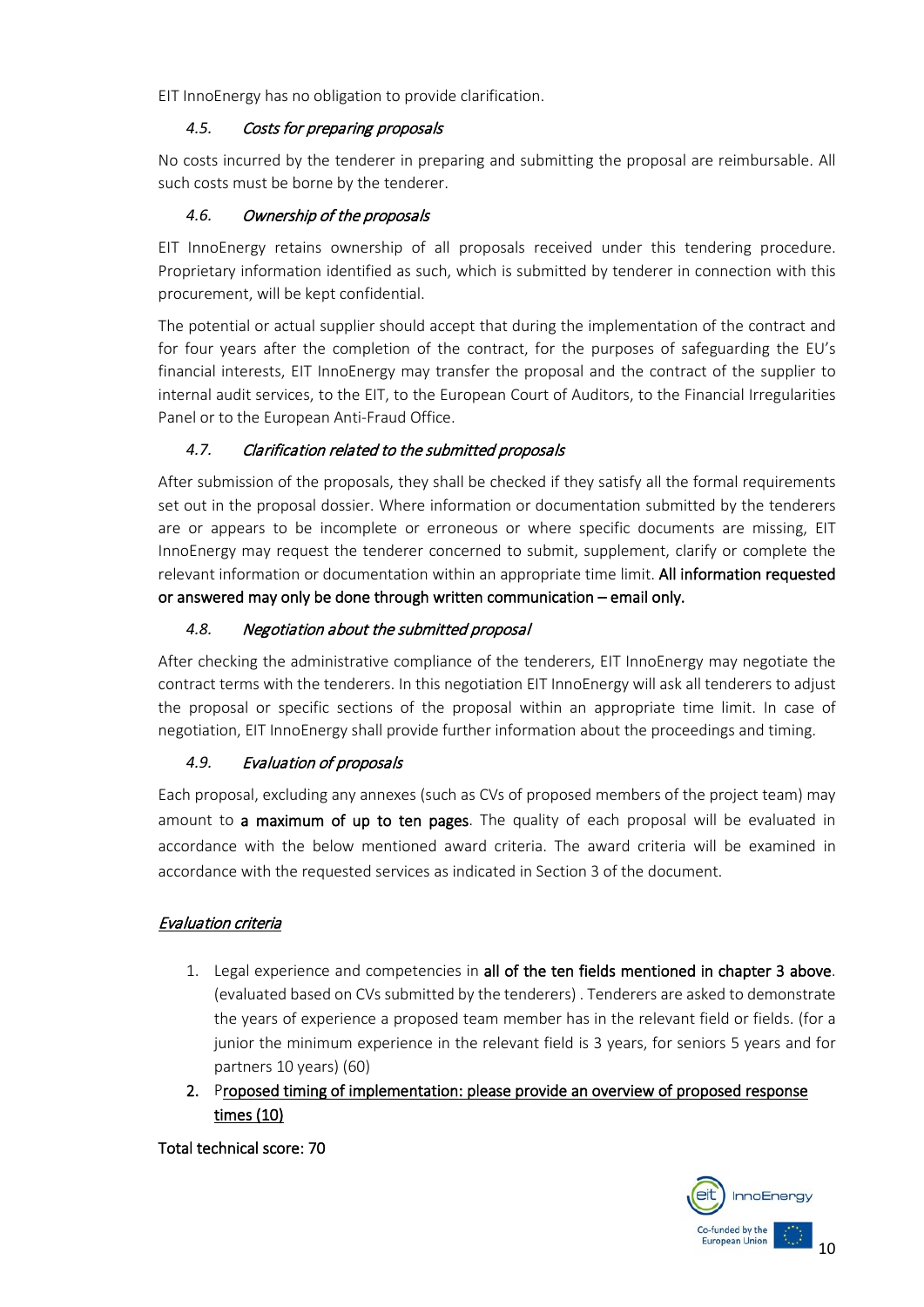3. Price or total cost: lowest offered unit price indicated in section 4.2 shall receive the highest score; others shall be calculated in relation to that in linear equation (30%)

## Total financial score: 30

## Total maximum score: 100.

The best price-quality ratio is established by weighing technical quality against price in line with the above.

## <span id="page-10-0"></span>*4.10.* Signature of contract(s)

The successful and unsuccessful tenderers will be informed in writing (via email) about the result of the award procedure.

For the contract the Service Agreement in Annex 2 shall apply. Any change desired by the tenderer in the provisions contained in the body of this Service Agreement needs to be communicated to EIT InnoEnergy as part of the proposal of such tenderer. Background for this is that such desired changes need to be taken into account in the evaluation of the proposal of each tenderer under Liability Exposure above. Significant changes are likely to lengthen the negotiation process, making it less likely that the Service Agreement can be signed in time.

Within 5 days receipt of the contract from EIT InnoEnergy, the selected tenderer shall sign and date the contract and return it to EIT InnoEnergy. Upon receipt, EIT InnoEnergy shall also sign and send back to the winner one signed copy. In case the winning tenderer is unable to enter into the contract within the above mentioned time period, EIT InnoEnergy may decide to contract the second best.

# <span id="page-10-1"></span>*4.11.* Cancellation of the proposal procedure

In the event of cancellation of the proposal procedure, EIT InnoEnergy will notify tenderers of the cancellation. In no event shall EIT InnoEnergy be liable for any damages whatsoever including, without limitation, damages for loss of profits, in any way connected with the cancellation of a proposal procedure, even if EIT InnoEnergy has been advised of the possibility of damages.

# <span id="page-10-2"></span>*4.12.* Appeals/complaints

Tenderers believing that they have been harmed by an error or irregularity during the award process may file a complaint. Appeals should be addressed to EIT InnoEnergy. The tenderers have 10 days to file their complaints from the receipt of the letter of notification of award.

# <span id="page-10-3"></span>*4.13.* Ethics clauses / Corruptive practices

EIT InnoEnergy reserves the right to suspend or cancel the procedure, where the award procedure proves to have been subject to substantial errors, irregularities or fraud. If substantial errors, irregularities or fraud are discovered after the award of the Contract, EIT InnoEnergy may refrain from concluding the Contract.

The supplier shall take all measures to prevent any situation where the impartial and objective implementation of the contract is compromised for reasons involving economic interest, political or national affinity, family or emotional ties or any other shared interest ('conflict of interests'). He should inform EIT InnoEnergy immediately if there is any change in the above circumstances at any stage during the implementation of the tasks.

## <span id="page-10-4"></span>*4.14.* Annexes

Annex 1: Tenderers' Declaration form.